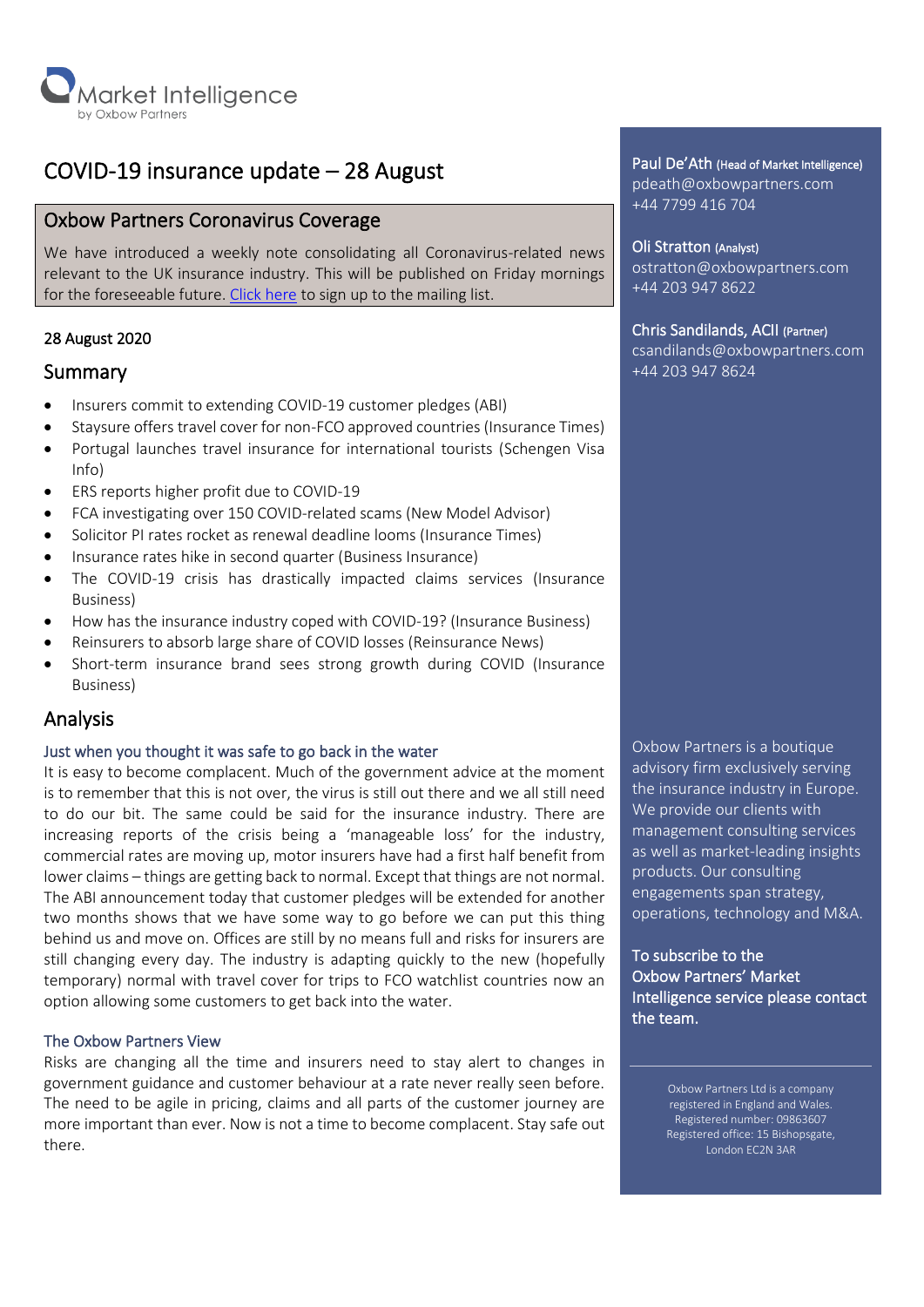

# Insurers commit to extending COVID-19 customer pledges (ABI)

The ABI has announced that the pledges made by its members to support customers during the COVID-19 crisis have been extended to 31 October 2020. The commitments were due to be reviewed on 1 September but have now been extended by two months. This means that home insurance customers will not need to inform their insurer that they are working from home and those commuting more in the car will also be covered as standard without having to change their policy.

#### [Read more](https://www.abi.org.uk/news/news-articles/2020/08/insurers-commit-to-extending-covid-19-customer-pledges/)

#### Staysure offers travel cover for non-FCO approved countries (Insurance Times)

Staysure is the first UK travel insurer to update its policies to cover customers for travel to European countries that have been added to the FCO watchlist. Despite the FCO advising against 'all but essential travel' Staysure will extend cover for claims such as emergency medical and repatriation (not relating to COVID-19), travel delays, loss of baggage etc. This policy helps to provide cover for those still going ahead with their travel plans despite the changing advice from the FCO. If a traveller is already in a country when the FCO advice changes they can also claim up to £1000 for additional accommodation or travel expenses incurred should they need to return home early.

#### Read more [\(requires Insurance Times subscription\)](https://www.insurancetimes.co.uk/news/uk-travel-insurer-to-cover-fco-watchlist-european-destinations/1434263.article)

#### Portugal launches travel insurance for international tourists (Schengen Visa Info)

Portugal has launched a travel insurance scheme for international tourists, supported by insurer RNA Seguros de Assistência. Medical, surgical, hospital and pharmaceutical expenses will be covered in the policy, as the announcement comes amongst an effort to revive the Portuguese tourism sector which has been heavily affected by COVID-19. This follows a similar announcement earlier in the month that travellers who chose to travel to Spain's Canary Islands, will have all expenses paid if they get infected by COVID-19.

#### [Read more](https://www.schengenvisainfo.com/news/portugal-launches-travel-insurance-for-international-tourists-amid-covid-19/)

#### ERS reports higher profit due to COVID-19

ERS, the UK largest specialty motor insurer announced its H1 2020 results this week. Despite an 8% decline in GWP to £168m the business reported a £28.2m profit in the first half of the year, up from £3.1m in H1 2019. The decline in premiums was caused by commercial customers temporarily pausing coverage for their vehicles during lockdown. The boost in profit is largely due to a significant improvement in the combined ratio to 84.9% (H1 2019: 102.8%) driven by lower claims frequency in lockdown. Looking forward, the business expects uncertainty in H2 2020 as the frequency of claims has been rising during the easing of lockdown conditions across the country.

#### [Read more](https://www.ers.com/news/2020/ers-cements-its-position-as-leading-specialist-insurer-in-a-turbulent-first-half-of-2020)

# FCA investigating over 150 COVID-related scams (New Model Advisor)

Political think tank Parliament Street has found that the FCA is investigating 165 coronavirus related scams. The scams listed include criminals pretending to be HMRC while targeting company owners looking for COVID-19 relief grants. The uncertainty caused by the pandemic has led a spike in phishing scams looking to take advantage of customers of financial institutions through stealing logins or passport information. Insurers need to remain vigilant in the face of the increased fraud risk.

#### [Read more](https://citywire.co.uk/new-model-adviser/news/fca-investigates-165-covid-19-scams/a1393384?re=77319&ea=1492108&utm_source=BulkEmail_NMA_Daily_Single_EAM&utm_medium=BulkEmail_NMA_Daily_Single_EAM&utm_campaign=BulkEmail_NMA_Daily_Single_EAM)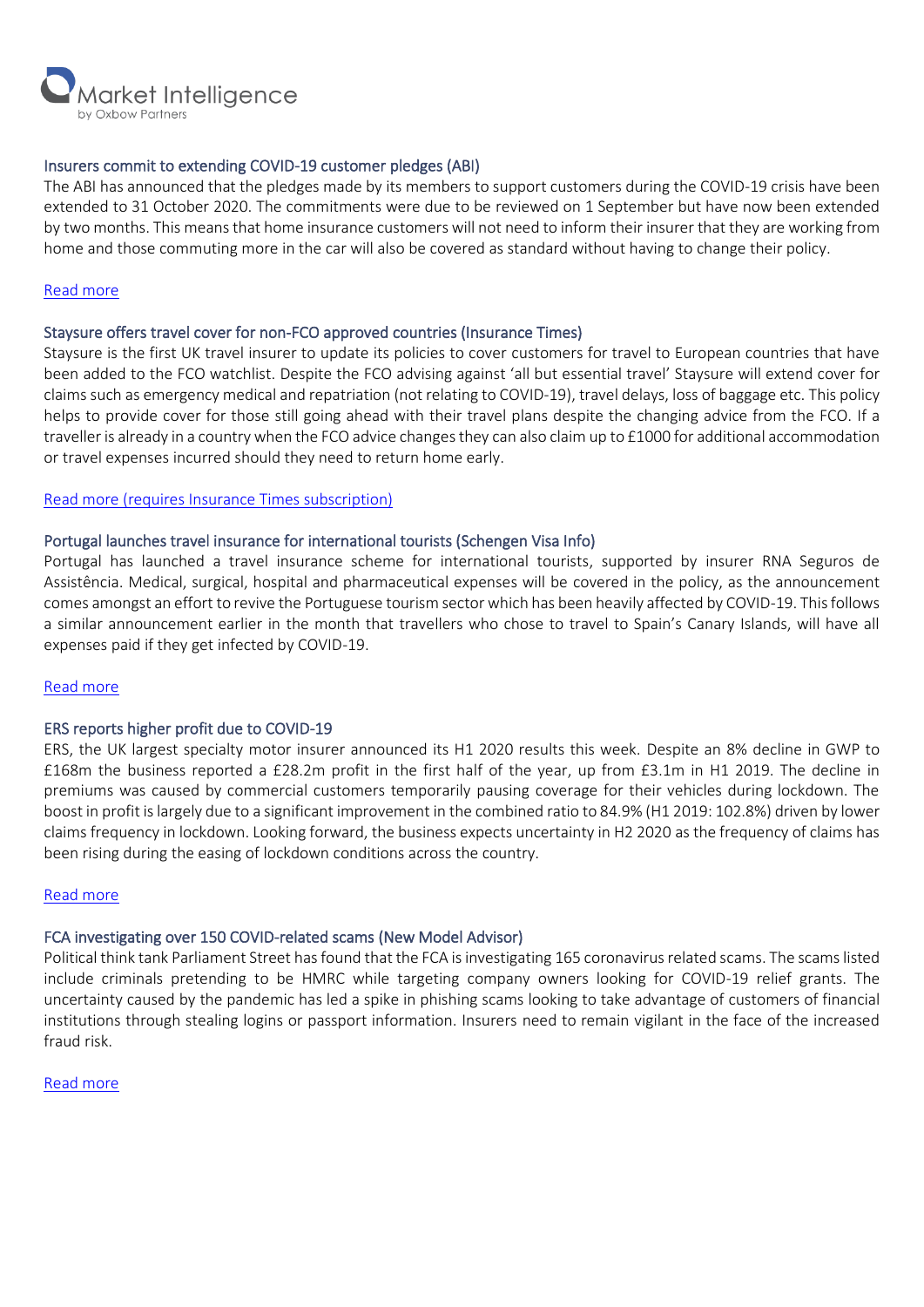

# Solicitor PI rates rocket as renewal deadline looms (Insurance Times)

The Insurance Times reports that solicitors are being advised to act now to secure PI cover and not wait for the traditional 1 October renewal. The dual impact of COVID-19 and Brexit are likely to increase prices in an already hardening market. Solicitor firms should expect to see a 30% increase in PI rates on average with many firms that have a history of claims to expect even more. Capacity is limited as many insurers are not looking to take on new clients at the moment which is helping to drive up prices.

# Read more [\(requires Insurance Times subscription\)](https://www.insurancetimes.co.uk/news/solicitor-pi-rates-rocket-as-renewal-deadline-looms/1434277.article)

#### Insurance rates hike in second quarter (Business Insurance)

Average US commercial insurance rate increases hit double digits in the second quarter, increasing at 10.8% across all lines, according to the latest pricing survey released by the Council of Insurance Agents & Brokers. Large accounts experienced the biggest rise, increasing to 14.2% compared to 12.6% in Q1. Among the five major lines tracked by CIAB, umbrella liability coverage saw the biggest pricing increase (20%) and even workers compensation saw rates increase 0.7% after declines in 20 consecutive quarters.

#### [Read more](https://www.businessinsurance.com/article/20200824/NEWS06/912336254/Insurance-rate-hikes-accelerate-in-second-quarter)

#### The COVID-19 crisis has drastically impacted claims services (Insurance Business)

Glen Eastwood, the managing director of MSL, comments that whilst COVID-19 has been financially favourable for motor insurers, the crisis has drastically impacted businesses which provide claims services. Companies like MSL, who are paid on a per claim basis are experiencing significantly lower revenue due to low claim volumes, which will likely continue for some time due to work from home arrangements for many motor insurance customers. Eastwood warns that the motor claims sector moving forward will see an increase in fraud, PI claims frequency and a slowdown in vehicle repair times due to availability of parts.

#### [Read more](https://www.insurancebusinessmag.com/uk/news/breaking-news/how-the-covid19-crisis-has-drastically-impacted-claims-services-231664.aspx)

# How has the insurance industry coped with COVID-19? (Insurance Business)

At a recent BDMA webinar, chairman Simon Ford asked a gathered panel how their organisations have helped employees cope with the pressures of COVID-19. Richard Done from Polygon outlined the importance of clear communication and ensuring that employees are kept up to date with developments in the business. Done highlighted that differing pressures are being faced by staff depending on their circumstances, emphasising the importance of understanding and managing these difficulties. Sarah Brodie of the ABI noted that in the next phase, as staff are returned to the office, a phased approach is necessary that considers the needs and preferences of all employees.

#### [Read more](https://www.insurancebusinessmag.com/uk/news/business-resilience/abi-axa-insurance-bdma-sedgwick-and-more-on-coping-with-the-covid19-crisis-231787.aspx)

# Reinsurers to absorb large share of COVID losses (Reinsurance News)

Fitch ratings has reported a 10.4 point increase in the reinsurance sectors combined ratio over H1 of 2020, rising to an underwriting loss at 101.8% (from 91.4% in the prior year). This loss includes 9.7 points of COVID related losses, which are likely to continue through the second half of the year. In the report, three of the four companies that experienced the greatest losses (in terms of H1 earned premium) are reinsurers (Sirius International Insurance Group, Ltd., PartnerRe and AXIS Capital Holdings Limited.).

#### [Read more](https://www.reinsurancene.ws/reinsurers-to-absorb-large-share-of-covid-losses-fitch/)